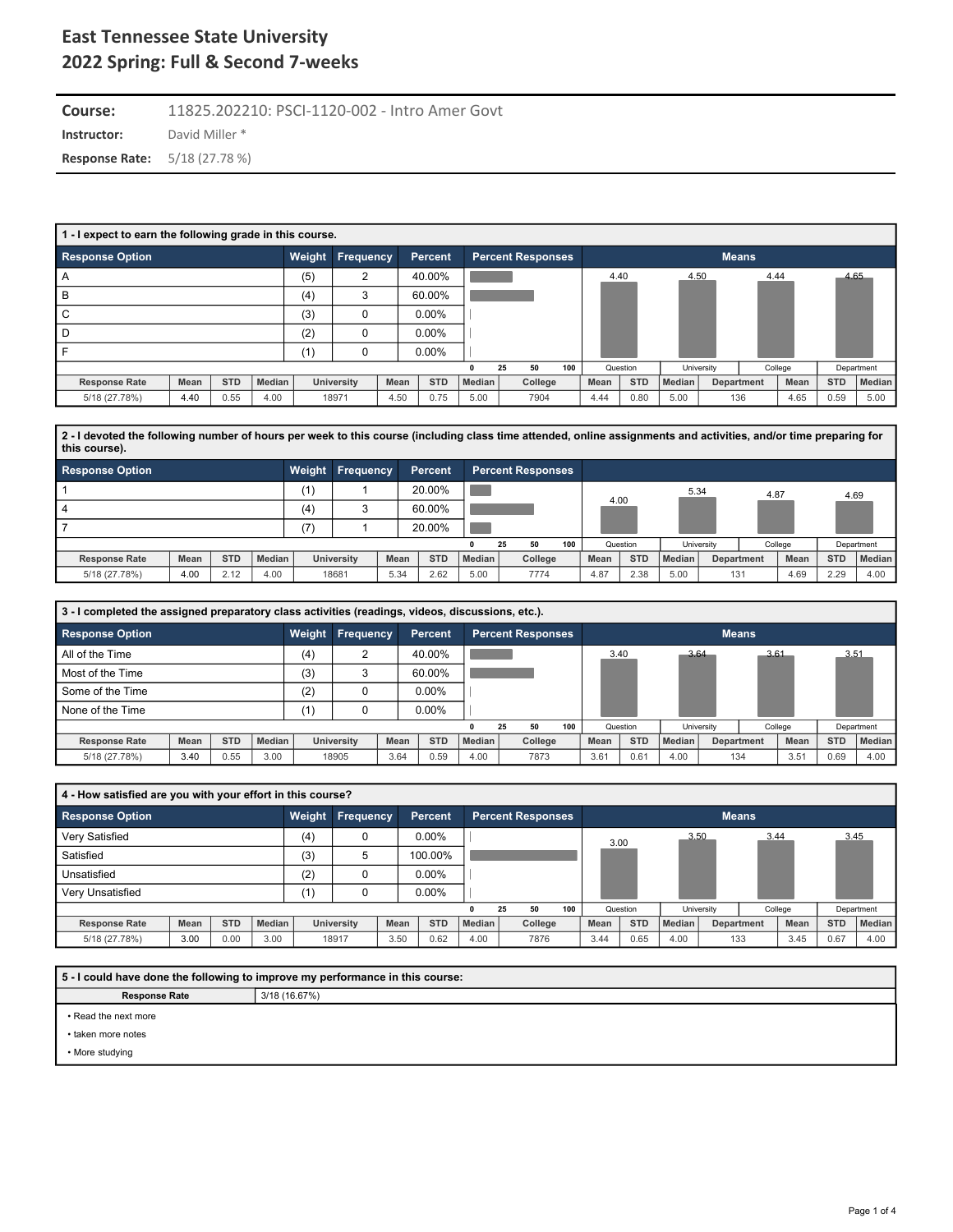**Instructor:** David Miller \* **Course:** 11825.202210: PSCI-1120-002 - Intro Amer Govt **Response Rate:** 5/18 (27.78 %)

| 6 - The course content was consistent with the course description. |      |            |        |        |                  |      |                |               |    |                          |     |      |            |               |            |              |         |            |               |
|--------------------------------------------------------------------|------|------------|--------|--------|------------------|------|----------------|---------------|----|--------------------------|-----|------|------------|---------------|------------|--------------|---------|------------|---------------|
| <b>Response Option</b>                                             |      |            |        | Weight | <b>Frequency</b> |      | <b>Percent</b> |               |    | <b>Percent Responses</b> |     |      |            |               |            | <b>Means</b> |         |            |               |
| <b>Strongly Agree</b>                                              |      |            |        | (4)    | $\sqrt{2}$       |      | 40.00%         |               |    |                          |     | 3.40 |            |               | 3.66       | 3.65         |         | 3.67       |               |
| Agree                                                              |      |            |        | (3)    | ິ                |      | 60.00%         |               |    |                          |     |      |            |               |            |              |         |            |               |
| <b>Disagree</b>                                                    |      |            |        | (2)    |                  |      | $0.00\%$       |               |    |                          |     |      |            |               |            |              |         |            |               |
| <b>Strongly Disagree</b>                                           |      |            |        | (1)    |                  |      | $0.00\%$       |               |    |                          |     |      |            |               |            |              |         |            |               |
|                                                                    |      |            |        |        |                  |      |                | $\mathbf{0}$  | 25 | 50                       | 100 |      | Question   |               | University |              | College |            | Department    |
| <b>Response Rate</b>                                               | Mean | <b>STD</b> | Median |        | University       | Mean | <b>STD</b>     | <b>Median</b> |    | College                  |     | Mean | <b>STD</b> | <b>Median</b> |            | Department   | Mean    | <b>STD</b> | <b>Median</b> |
| 5/18 (27.78%)                                                      | 3.40 | 0.55       | 3.00   |        | 18880            | 3.66 | 0.57           | 4.00          |    | 7864                     |     | 3.65 | 0.57       | 4.00          |            | 135          | 3.67    | 0.64       | 4.00          |

### **7 - Please identify what you consider to be the strengths of this course.**

**Response Rate** 3/18 (16.67%)

• There is a lot to learn in a short amount of time but the structure of the course doesn't make it too overwhelming

• none

• The strengths are allowing students to participate together

#### **8 - Please identify areas where you think this course could be improved.**

**Response Rate** 3/18 (16.67%)

• Maybe give more assignments than just a midterm and a final

• none

. I believe the course needs a little more tweaking. He is a great professor, but the teaching style was hard for me to learn. I believe studying after class ends will achieve a higher grade; however, I want to learn more in class than I do studying.

|                        | 9 - What advice would you give to another student who is considering taking this course? |
|------------------------|------------------------------------------------------------------------------------------|
| <b>Response Rate</b>   | 3/18 (16.67%)                                                                            |
| • Go to class everyday |                                                                                          |

• take lots of notes and engage in class

• Studying is the key. I will alert the next student that the tests are fill in the blank.

| 10 - The instructor made course expectations clear (e.g. objectives, policies, and assignments).                                    |      |            |        |     |            |      |            |        |          |         |     |      |            |               |            |     |         |            |               |
|-------------------------------------------------------------------------------------------------------------------------------------|------|------------|--------|-----|------------|------|------------|--------|----------|---------|-----|------|------------|---------------|------------|-----|---------|------------|---------------|
| David Miller                                                                                                                        |      |            |        |     |            |      |            |        |          |         |     |      |            |               |            |     |         |            |               |
| Weight<br>Frequency<br><b>Response Option</b><br><b>Percent Responses</b><br><b>Means</b><br><b>Percent</b><br>3.80<br>3.60<br>3.58 |      |            |        |     |            |      |            |        |          |         |     |      |            |               |            |     |         |            |               |
| <b>Strongly Agree</b>                                                                                                               |      |            |        | (4) | 4          |      | 80.00%     |        |          |         |     |      |            |               |            |     |         |            | 3.66          |
| Agree                                                                                                                               |      |            |        | (3) |            |      | 20.00%     |        |          |         |     |      |            |               |            |     |         |            |               |
| <b>Disagree</b>                                                                                                                     |      |            |        | (2) | 0          |      | $0.00\%$   |        |          |         |     |      |            |               |            |     |         |            |               |
| <b>Strongly Disagree</b>                                                                                                            |      |            |        | (1) | 0          |      | $0.00\%$   |        |          |         |     |      |            |               |            |     |         |            |               |
|                                                                                                                                     |      |            |        |     |            |      |            |        | 25<br>50 |         | 100 |      | Question   |               | University |     | College |            | Department    |
| <b>Response Rate</b>                                                                                                                | Mean | <b>STD</b> | Median |     | University | Mean | <b>STD</b> | Median |          | College |     | Mean | <b>STD</b> | <b>Median</b> | Department |     | Mean    | <b>STD</b> | <b>Median</b> |
| 5/18 (27.78%)                                                                                                                       | 3.80 | 0.45       | 4.00   |     | 22470      | 3.60 | 0.68       | 4.00   |          | 9143    |     | 3.58 | 0.69       | 4.00          |            | 135 | 3.66    | 0.70       | 4.00          |

| 11 - The instructor was well prepared. |      |            |        |               |                   |      |                |        |    |                          |     |      |            |        |            |              |         |            |               |
|----------------------------------------|------|------------|--------|---------------|-------------------|------|----------------|--------|----|--------------------------|-----|------|------------|--------|------------|--------------|---------|------------|---------------|
| <b>David Miller</b>                    |      |            |        |               |                   |      |                |        |    |                          |     |      |            |        |            |              |         |            |               |
| <b>Response Option</b>                 |      |            |        | <b>Weight</b> | Frequency         |      | <b>Percent</b> |        |    | <b>Percent Responses</b> |     |      |            |        |            | <b>Means</b> |         |            |               |
| <b>Strongly Agree</b>                  |      |            |        | (4)           | 4                 |      | 80.00%         |        |    |                          |     |      | 3.80       | 3.59   |            | 3.57         |         |            | 3.64          |
| Agree                                  |      |            |        | (3)           |                   |      | 20.00%         |        |    |                          |     |      |            |        |            |              |         |            |               |
| <b>Disagree</b>                        |      |            |        | (2)           |                   |      | $0.00\%$       |        |    |                          |     |      |            |        |            |              |         |            |               |
| <b>Strongly Disagree</b>               |      |            |        | (1)           |                   |      | $0.00\%$       |        |    |                          |     |      |            |        |            |              |         |            |               |
|                                        |      |            |        |               |                   |      |                |        | 25 | 50                       | 100 |      | Question   |        | University |              | College |            | Department    |
| <b>Response Rate</b>                   | Mean | <b>STD</b> | Median |               | <b>University</b> | Mean | <b>STD</b>     | Median |    | College                  |     | Mean | <b>STD</b> | Median |            | Department   | Mean    | <b>STD</b> | <b>Median</b> |
| 5/18 (27.78%)                          | 3.80 | 0.45       | 4.00   |               | 22340             | 3.59 | 0.69           | 4.00   |    | 9085                     |     | 3.57 | 0.70       | 4.00   |            | 135          | 3.64    | 0.69       | 4.00          |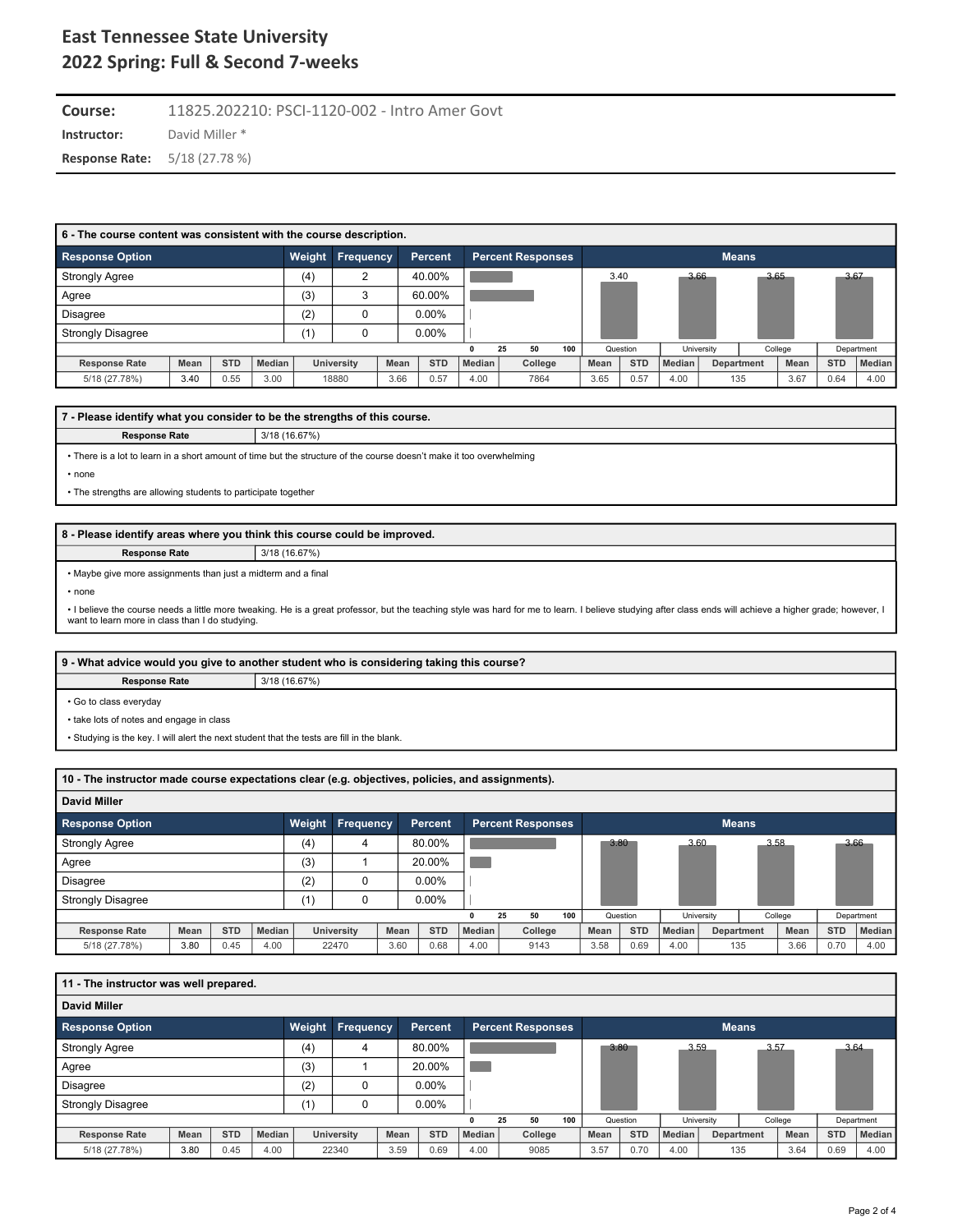**Instructor:** David Miller \* **Course:** 11825.202210: PSCI-1120-002 - Intro Amer Govt **Response Rate:** 5/18 (27.78 %)

| 12 - The instructor managed course time effectively. |      |            |        |        |                  |        |                |        |                          |     |      |            |        |            |              |         |            |               |
|------------------------------------------------------|------|------------|--------|--------|------------------|--------|----------------|--------|--------------------------|-----|------|------------|--------|------------|--------------|---------|------------|---------------|
| David Miller                                         |      |            |        |        |                  |        |                |        |                          |     |      |            |        |            |              |         |            |               |
| <b>Response Option</b>                               |      |            |        | Weight | <b>Frequency</b> |        | <b>Percent</b> |        | <b>Percent Responses</b> |     |      |            |        |            | <b>Means</b> |         |            |               |
| <b>Strongly Agree</b>                                |      |            | (4)    | 4      |                  | 80.00% |                |        |                          |     | 3.80 | 3.56       |        | 3.54       |              | 3.61    |            |               |
| Agree                                                |      |            |        | (3)    |                  |        | 20.00%         |        |                          |     |      |            |        |            |              |         |            |               |
| <b>Disagree</b>                                      |      |            |        | (2)    | 0                |        | $0.00\%$       |        |                          |     |      |            |        |            |              |         |            |               |
| <b>Strongly Disagree</b>                             |      |            |        | (1,    |                  |        | $0.00\%$       |        |                          |     |      |            |        |            |              |         |            |               |
|                                                      |      |            |        |        |                  |        |                | 0      | 25<br>50                 | 100 |      | Question   |        | University |              | College |            | Department    |
| <b>Response Rate</b>                                 | Mean | <b>STD</b> | Median |        | University       | Mean   | <b>STD</b>     | Median | College                  |     | Mean | <b>STD</b> | Median |            | Department   | Mean    | <b>STD</b> | <b>Median</b> |
| 5/18 (27.78%)                                        | 3.80 | 0.45       | 4.00   |        | 22272            | 3.56   | 0.72           | 4.00   | 9060                     |     | 3.54 | 0.73       | 4.00   |            | 135          | 3.61    | 0.73       | 4.00          |

| 13 - The instructor clearly explained course content. |      |            |        |        |                   |      |                |        |                          |     |      |            |        |            |              |         |            |            |
|-------------------------------------------------------|------|------------|--------|--------|-------------------|------|----------------|--------|--------------------------|-----|------|------------|--------|------------|--------------|---------|------------|------------|
| <b>David Miller</b>                                   |      |            |        |        |                   |      |                |        |                          |     |      |            |        |            |              |         |            |            |
| <b>Response Option</b>                                |      |            |        | Weight | Frequency         |      | <b>Percent</b> |        | <b>Percent Responses</b> |     |      |            |        |            | <b>Means</b> |         |            |            |
| <b>Strongly Agree</b>                                 |      |            |        | (4)    | 4                 |      | 80.00%         |        |                          |     | 3.80 |            | 3.54   |            | 3.51         |         |            | 3.62       |
| Agree                                                 |      |            |        | (3)    |                   |      | 20.00%         |        |                          |     |      |            |        |            |              |         |            |            |
| <b>Disagree</b>                                       |      |            |        | (2)    |                   |      | $0.00\%$       |        |                          |     |      |            |        |            |              |         |            |            |
| <b>Strongly Disagree</b>                              |      |            |        | (1)    |                   |      | $0.00\%$       |        |                          |     |      |            |        |            |              |         |            |            |
|                                                       |      |            |        |        |                   |      |                |        | 50<br>25                 | 100 |      | Question   |        | University |              | College |            | Department |
| <b>Response Rate</b>                                  | Mean | <b>STD</b> | Median |        | <b>University</b> | Mean | <b>STD</b>     | Median | College                  |     | Mean | <b>STD</b> | Median |            | Department   | Mean    | <b>STD</b> | Median     |
| 5/18 (27.78%)                                         | 3.80 | 0.45       | 4.00   |        | 22282             | 3.54 | 0.75           | 4.00   | 9066                     |     | 3.51 | 0.77       | 4.00   |            | 133          | 3.62    | 0.70       | 4.00       |

| 14 - The instructor showed interest in my learning. |      |            |        |        |                   |      |                |        |                          |     |          |            |        |                   |         |      |            |            |
|-----------------------------------------------------|------|------------|--------|--------|-------------------|------|----------------|--------|--------------------------|-----|----------|------------|--------|-------------------|---------|------|------------|------------|
| <b>David Miller</b>                                 |      |            |        |        |                   |      |                |        |                          |     |          |            |        |                   |         |      |            |            |
| <b>Response Option</b>                              |      |            |        | Weight | <b>Frequency</b>  |      | <b>Percent</b> |        | <b>Percent Responses</b> |     |          |            |        | <b>Means</b>      |         |      |            |            |
| <b>Strongly Agree</b>                               |      |            |        | (4)    | 3                 |      | 60.00%         |        |                          |     | 3.60     |            | 3.56   |                   | 3.51    |      | 3.62       |            |
| Agree                                               |      |            |        | (3)    | c                 |      | 40.00%         |        |                          |     |          |            |        |                   |         |      |            |            |
| <b>Disagree</b>                                     |      |            |        | (2)    |                   |      | $0.00\%$       |        |                          |     |          |            |        |                   |         |      |            |            |
| <b>Strongly Disagree</b>                            |      |            |        | (1)    |                   |      | $0.00\%$       |        |                          |     |          |            |        |                   |         |      |            |            |
|                                                     |      |            |        |        |                   |      |                |        | 50<br>25                 | 100 | Question |            |        | University        | College |      |            | Department |
| <b>Response Rate</b>                                | Mean | <b>STD</b> | Median |        | <b>University</b> | Mean | <b>STD</b>     | Median | College                  |     | Mean     | <b>STD</b> | Median | <b>Department</b> |         | Mean | <b>STD</b> | Median     |
| 5/18 (27.78%)                                       | 3.60 | 0.55       | 4.00   |        | 22253             | 3.56 | 0.74           | 4.00   | 9047                     |     | 3.51     | 0.77       | 4.00   | 133               |         | 3.62 | 0.73       | 4.00       |

| 15 - The instructor helped increase my knowledge and/or skills in the content of this course. |      |            |        |        |                  |      |                |        |                          |     |      |            |        |            |              |         |            |               |
|-----------------------------------------------------------------------------------------------|------|------------|--------|--------|------------------|------|----------------|--------|--------------------------|-----|------|------------|--------|------------|--------------|---------|------------|---------------|
| <b>David Miller</b>                                                                           |      |            |        |        |                  |      |                |        |                          |     |      |            |        |            |              |         |            |               |
| <b>Response Option</b>                                                                        |      |            |        | Weight | <b>Frequency</b> |      | <b>Percent</b> |        | <b>Percent Responses</b> |     |      |            |        |            | <b>Means</b> |         |            |               |
| <b>Strongly Agree</b>                                                                         |      |            |        | (4)    | 3                |      | 60.00%         |        |                          |     | 3.40 |            |        | 3.55       | 3.51         |         | 3.63       |               |
| Agree                                                                                         |      |            |        | (3)    |                  |      | 20.00%         |        |                          |     |      |            |        |            |              |         |            |               |
| <b>Disagree</b>                                                                               |      |            |        | (2)    |                  |      | 20.00%         |        |                          |     |      |            |        |            |              |         |            |               |
| <b>Strongly Disagree</b>                                                                      |      |            |        | (1)    |                  |      | $0.00\%$       |        |                          |     |      |            |        |            |              |         |            |               |
|                                                                                               |      |            |        |        |                  |      |                |        | 50<br>25                 | 100 |      | Question   |        | University |              | College |            | Department    |
| <b>Response Rate</b>                                                                          | Mean | <b>STD</b> | Median |        | University       | Mean | <b>STD</b>     | Median | College                  |     | Mean | <b>STD</b> | Median |            | Department   | Mean    | <b>STD</b> | <b>Median</b> |
| 5/18 (27.78%)                                                                                 | 3.40 | 0.89       | 4.00   |        | 22236            | 3.55 | 0.75           | 4.00   | 9053                     |     | 3.51 | 0.78       | 4.00   |            | 133          | 3.63    | 0.70       | 4.00          |